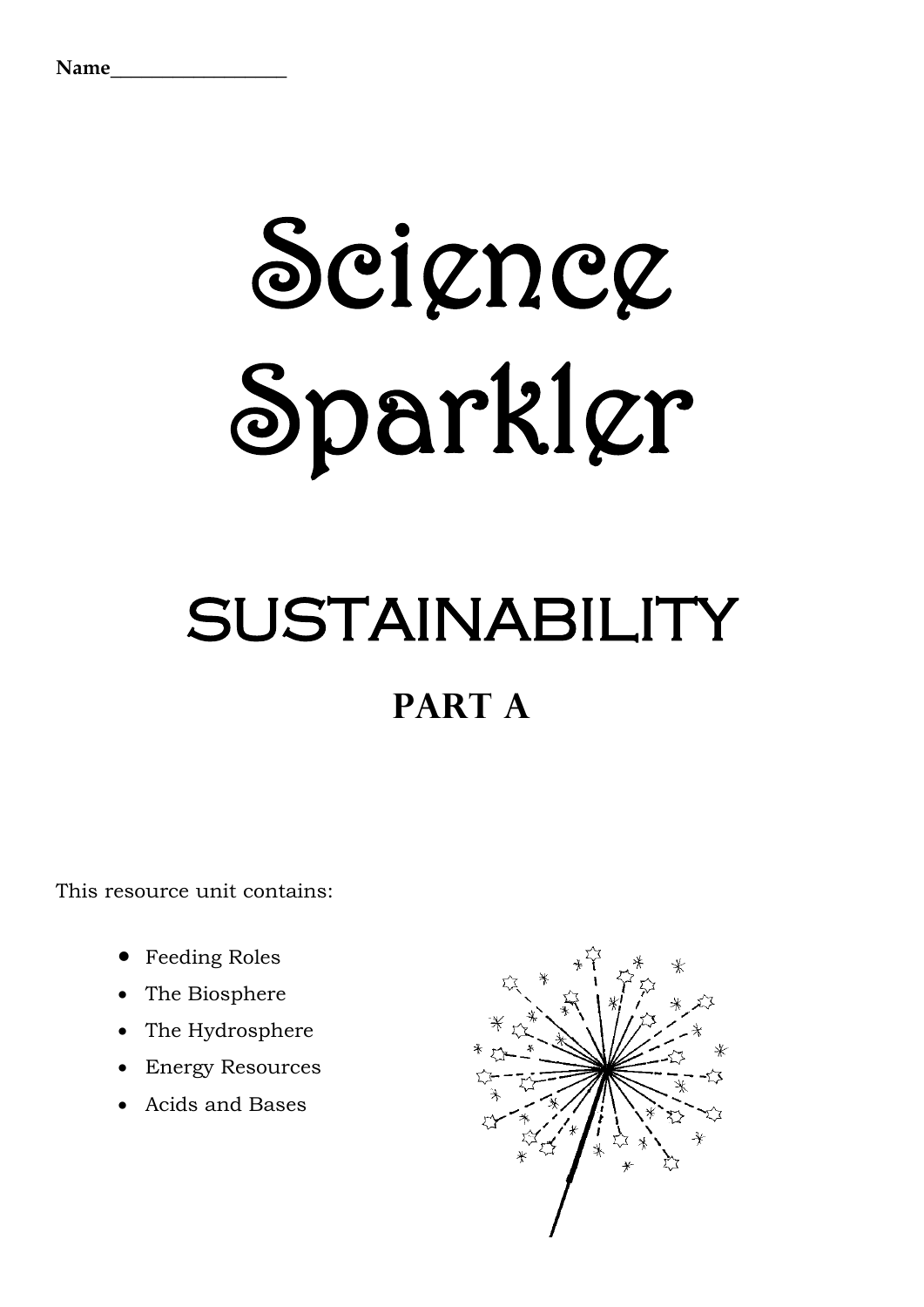# ACTIVITY: FEEDING ROLES

#### NEW WORDS

**Producer:** An organism that makes its own food like a plant. **Herbivore:** An organism that eats only plants like a sheep. **Consumer:** An animal that eats other organisms for food. **Carnivore:** An organism that eats only animals like a cat. **Omnivore**: An animal that eats both plants and animals like a human.



**Micro-organisms**: Microscopic organisms like fungi and bacteria. They can also be called **microbes**.

1. Complete the following table using the clues to help you.

| No. | Clue                                      | Word                          |
|-----|-------------------------------------------|-------------------------------|
|     | An animal that eats other organisms.      | $n s$ <sub>m</sub> $m$        |
| 2   | Animals that eat both plants and animals. | <u>__ m __ i __ o r __ __</u> |
| 3   | An animal that eats only animals.         | $ar$ i or                     |
|     | Organisms that make their own food.       | r d c r                       |
| 5   | An animal that eats plants only.          | D <sub>1</sub>                |

2. Put the vowels back in to work out the word. All words can be found on this page. The first one has been done for you.

| <b>Word without vowels</b> | <b>Word</b> |
|----------------------------|-------------|
| rgnsm                      | organism    |
| hrbvr                      |             |
| bctr                       |             |
| $m$ c $r$ b                |             |
| cnsmr                      |             |
| mnvr                       |             |



- 3. Complete the following acrostic puzzle.
- 1. A microscopic organism.
- 2. Organism that eats only plants. **O**
- 
- 
- 
- 6. Eats both plants and animals.  $\blacksquare$
- 
- 

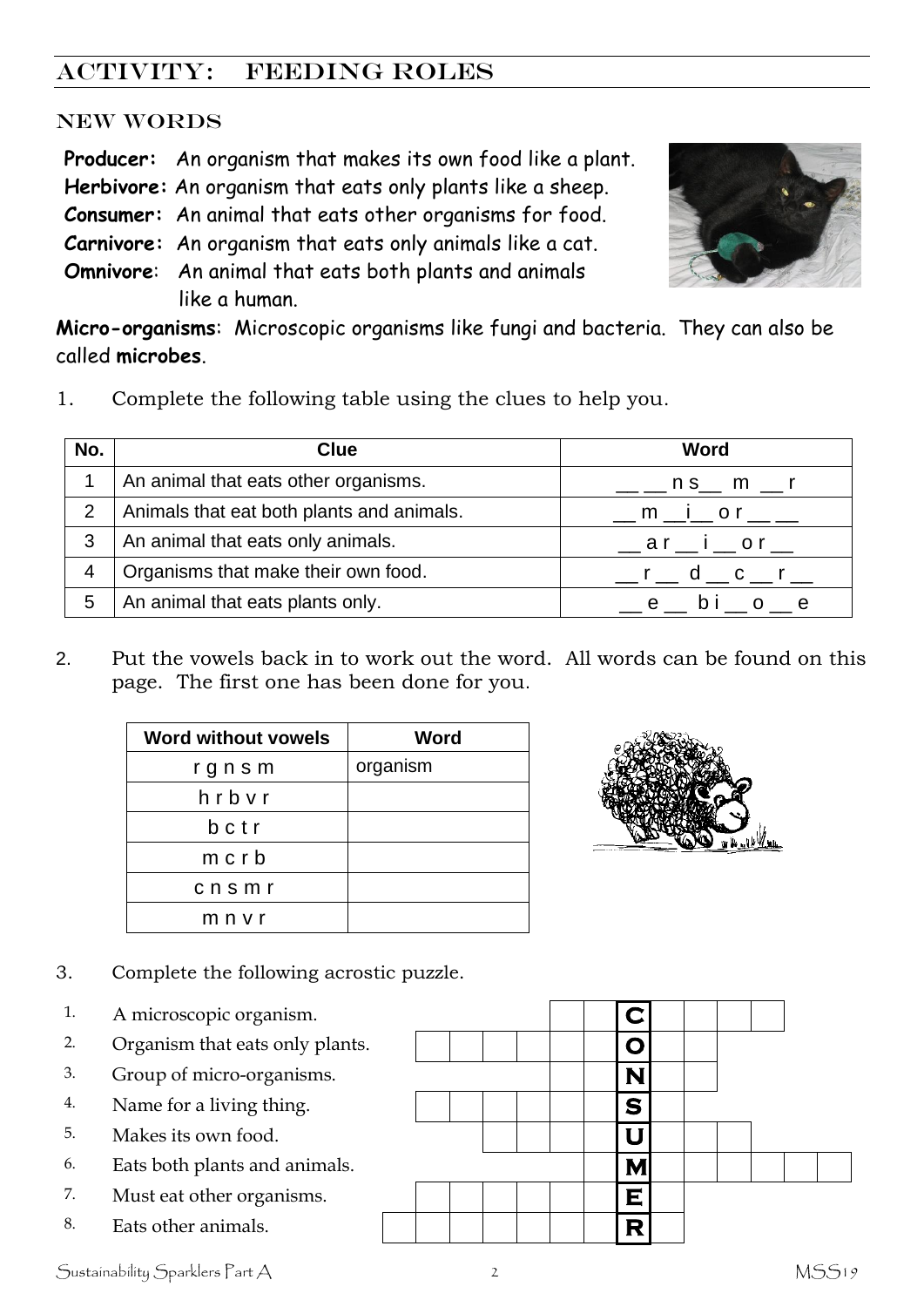#### MORE WORDS

**Decomposers**: Organisms like fungi and bacteria that break down dead material.

**Predator:** An animal that eats another animal species.

**Parasite:** An organism that feeds off living things like a flea.

- **Scavenger:** An organism that eats dead animals, for example, a seagull.
- **Saprophyte:** A micro-organism that gets its nutrients from dead material.
- **Symbiosis:** Two different organisms living happily off each other.



**Biological control**: Using an organism to reduce the numbers of a pest.

4. Match up the dots in list A with those in list B, with a line, to complete a word. Write the word in the box on the right. The first one is done for you



| <b>WORD</b> |  |  |  |  |  |  |
|-------------|--|--|--|--|--|--|
| Parasite    |  |  |  |  |  |  |
|             |  |  |  |  |  |  |
|             |  |  |  |  |  |  |
|             |  |  |  |  |  |  |
|             |  |  |  |  |  |  |

5. Complete the following table using the clues to help you. 5.

| No. | Clue                                                  | Word                                                         |
|-----|-------------------------------------------------------|--------------------------------------------------------------|
|     | An animal that eats another animal species.           | __ __ e d__ t __ r                                           |
| 2   | An animal that eats dead animals.                     | $\_\_$ ca $\_\_$ e $\_\_$ g $\_\_$                           |
| 3   | An organism that feeds off living things.             | $\frac{1}{2}$ ar $\frac{1}{2}$ i $\frac{1}{2}$ $\frac{1}{2}$ |
| 4   | Breaks down dead material.                            | __ e __ __ m __ o __ e __                                    |
| 5   | A microbe that gets its nutrients from dead material. | $a r p p$ y e =                                              |
| 6   | Another name for a micro-organism                     | <b>C</b>                                                     |



Sustainability Sparklers Part A 3 3 MSS19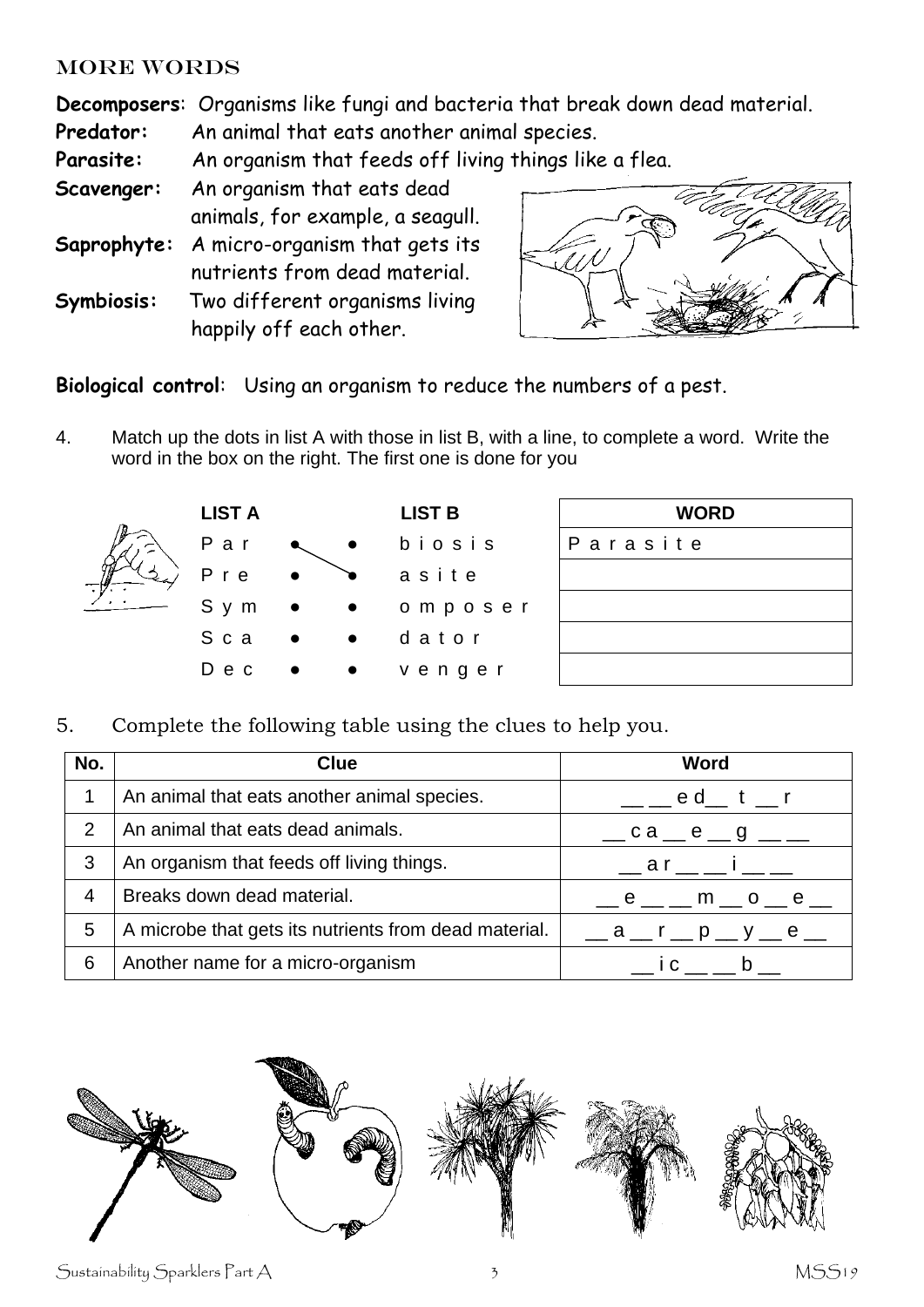- 6. Complete the following acrostic puzzle.
- 1. An animal that eats another animal. **D D**
- 2. An example of a parasite on cats and dogs.  $\|\cdot\|$
- $\blacksquare$  Decomposers.  $\blacksquare$   $\blacksquare$
- 4. Gets its nutrients from dead material. **O**
- 5. Organisms happily living off each other. **M M**
- 6. This organism will always be a producer.  $\mathbf{P}$
- 7. Biological <u>s</u> is used to get rid of pests.
- 8. Feeds off living things.  $\|\cdot\|$   $\|\cdot\|$
- 9. Eats dead animals.  $\blacksquare$
- 10. Another term for a microorganism.
- 7. There are **12** words, from this activity, to find in the word find. There are no plurals or words within words. You are given the first letter of each word. Mark them off in the word find then list them below.

| d            |              | $e$   $c$    |              | $O \mid m \mid p \mid$ |              | $\mathsf{O}$   | $S \mid$        | e <sub>1</sub> | $\mathsf{r}$ | p            |
|--------------|--------------|--------------|--------------|------------------------|--------------|----------------|-----------------|----------------|--------------|--------------|
| $\mathsf{C}$ | e            | $\mathsf{r}$ | $\mathbf{O}$ | $\mathsf{V}$           | Ť.           | b              | $\mathsf{r}$    | $\mathsf{e}$   | h.           | a            |
| $\mathbf O$  | a            | $\mathsf{e}$ |              | $O \mid Y$             | $n \mid$     | $\mathsf{e}\,$ | $\mathsf{C}$    | S              | $\mathsf{S}$ | $\mathsf{r}$ |
| n            | t            | $\mathbf{L}$ | a            | j.                     | $\mathsf{r}$ | e              | $t_{\parallel}$ | a              | m            | a            |
| t            | $\mathsf t$  | b            | a            | $\mathsf{C}$           | t            | $\mathsf{e}$   | $\mathsf{r}$    | j.             | a            | S            |
| r            | m            | h.           | a            | e <sub>1</sub>         | $\mathbf{I}$ | f              | u               | n              | g            | $\mathbf{I}$ |
| O            | $\mathsf{C}$ | $\mathsf{O}$ | m            | m                      | $\mathsf{u}$ | n              | Ť               | $\mathsf{t}$   | y            | t            |
|              | r            | e            | $\mathsf{g}$ | n                      | e            | $\mathsf{V}$   | a               | $\mathsf{C}$   | $\mathsf{S}$ | e            |

#### **WORDS**



Arrange the **9** letters left over to form a word from this activity.

#### **THE WORD IS** \_\_\_\_\_\_\_\_\_\_\_\_\_\_\_\_\_\_\_\_\_\_\_\_\_\_\_\_\_

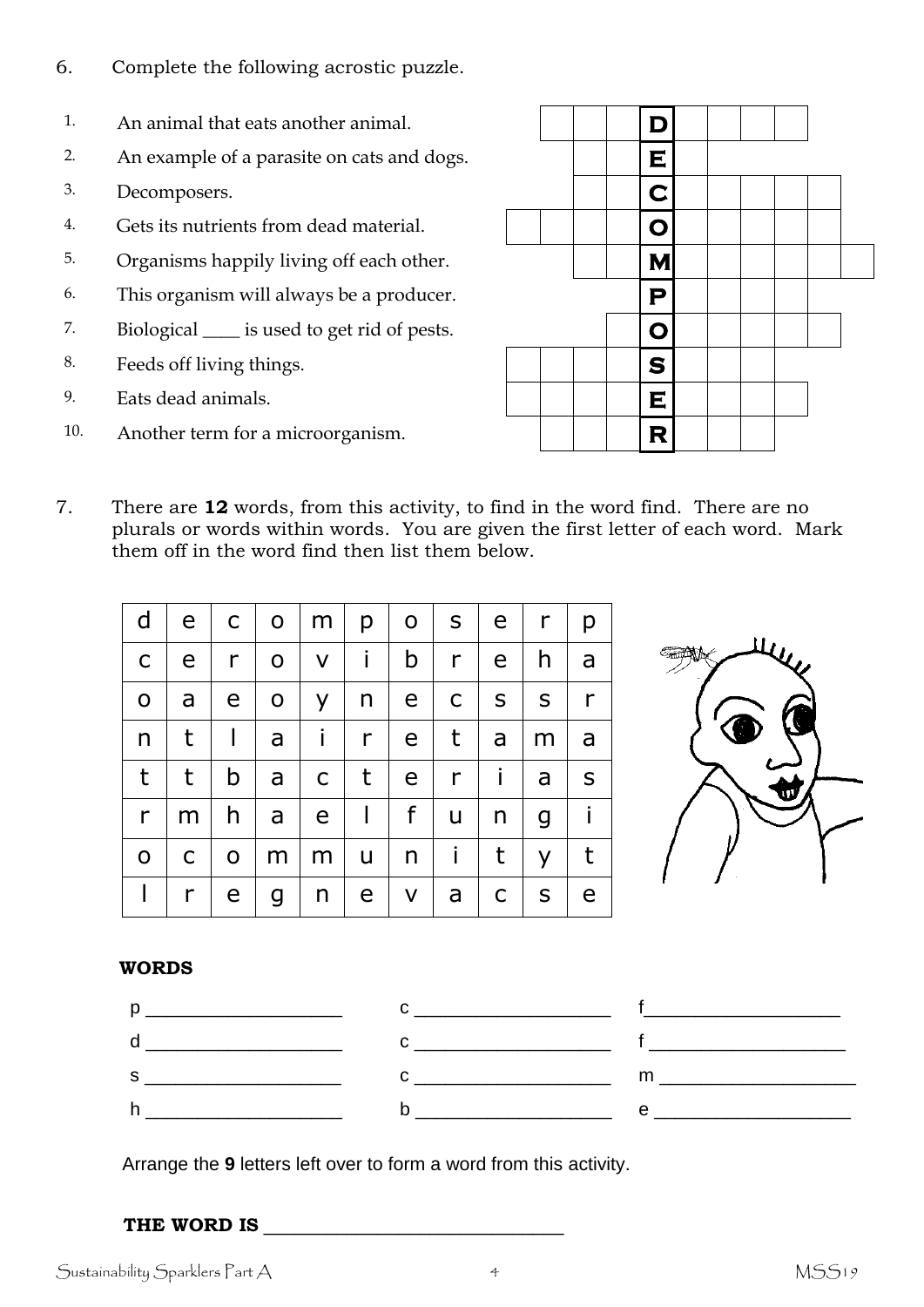# ACTIVITY: LIVING IN THE BIOSPHERE

#### WORDS

|           | Biosphere: Part of the Earth and atmosphere where |
|-----------|---------------------------------------------------|
|           | organisms live.                                   |
| Habitat:  | Place where a species lives.                      |
| Species:  | A group of organisms that can reproduce           |
|           | with each other.                                  |
| Niche:    | The place where an organism lives and             |
|           | 'makes a living'.                                 |
| Organism: | Something that is alive.                          |



**Biotic environment**: Living parts of the environment. **Environment**: Everything around an organism that affects its survival.

1. Complete the following table using the clues to help you.

| No.            | <b>Clue</b>                                         | Word     |
|----------------|-----------------------------------------------------|----------|
|                | The place where an organism lives.                  | t a      |
| $\overline{2}$ | The living part of the environment.                 | $\Omega$ |
| 3              | A place where an organism makes a living and lives. | h e      |
| 4              | Things around an organism that affect its survival. | n io m   |
| 5              | Organisms that can reproduce with each other.       | s e ie   |
| 6              | Anything that is alive.                             |          |

#### MORE WORDS

|       | <b>Population:</b> A group of organisms of the same species. |
|-------|--------------------------------------------------------------|
|       | <b>Community:</b> Different species living in the same area. |
|       | Adaptation: A features of a species that allows it to        |
|       | survive in its chosen habitat.                               |
| Role: | The way an organism gets its food.                           |



**Ecology:** The study of the interaction between organisms and the environment. **Ecosystem**: The interaction of communities and the environment. **Behavioural adaptions**: These are the actions that help organisms to survive.

**Structural adaptions**: These are physical changes to organisms that help them to survive.

2. Complete the following table using the clues to help you.

| No. | Clue                                         | Word |
|-----|----------------------------------------------|------|
|     | A group of organisms of the same species.    |      |
|     | Study of living things in their environment. |      |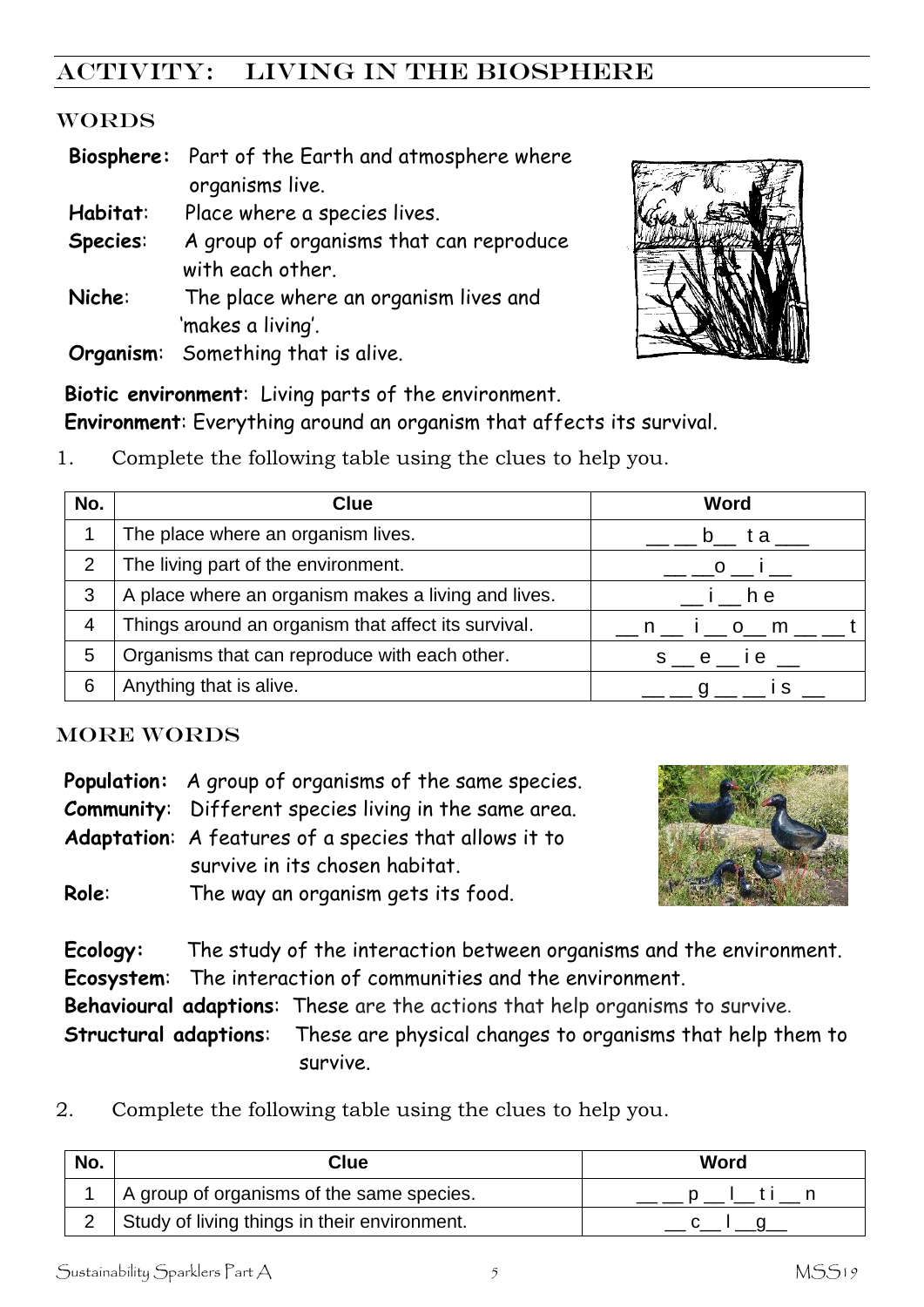|   | Different species living in the same area.         | $\sim$ 0 $\sim$ m $\sim$ n i $\sim$ y |
|---|----------------------------------------------------|---------------------------------------|
|   | Allows a species to survive.                       |                                       |
| 5 | Interaction of community and physical environment. |                                       |
| 6 | Adaptation that involving physical changes         | trc u a                               |

- 3. Complete the following acrostic puzzle.
- 1. Populations contain the same  $\qquad$ . **S**
- 2. Species need to <u>contract to survive</u>.
- 3. The community and the environment. **E**
- 4. Living part of the environment. **C**
- 5. A living thing.  $\blacksquare$
- 6. Part of the Earth where life exists. **E**
- 7. The ways organisms feed.  $\begin{array}{ccc} \hline \end{array}$   $\begin{array}{ccc} \hline \end{array}$   $\begin{array}{ccc} \hline \end{array}$   $\begin{array}{ccc} \hline \end{array}$
- 4. There are **13** words, from this activity, to find in the word find. There are no plurals or words within words. You are given the first letter of each word. Mark them off in the word find then list them below.

| b            |                          | $\mathbf O$ | $\mathsf{S}$ | p            | h.              | $\mathsf{e}$ | r            | e            | h             |
|--------------|--------------------------|-------------|--------------|--------------|-----------------|--------------|--------------|--------------|---------------|
| $\sf S$      | U                        | r           | V            | i.           | $\mathsf{V}$    | a            | $\mathsf{I}$ | a            | e             |
| t            | e                        | g           | n            | a            | n               | $\mathsf O$  | b            | $\mathsf{r}$ | $\mathsf{r}$  |
| u            | $\mathsf{C}$             | a           | r            | $\mathsf{V}$ | $\mathsf{r}$    | j.           | $\mathbf O$  | t            | $\mathsf{u}%$ |
| $\mathsf{d}$ | a                        | n           | j.           | $\mathsf{O}$ | $\mathsf{t}$    | $\mathsf{e}$ | $\mathsf{C}$ | h            | t             |
| y            | $\overline{\phantom{a}}$ |             | $\mathsf{r}$ | a            | u               | n            | a            | h            | a             |
| $\mathsf{e}$ | p                        | S           | t            | $\mathsf{n}$ | $\mathsf{e}$    | p            | m            | t            | e             |
| $\mathsf C$  | 0                        | m           | m            | u            | $n_{\parallel}$ | $\mathbf{i}$ | t            | y            | f             |



#### **WORDS**



Arrange the **11** letters left over to form a word from this activity.

**THE WORD IS** \_\_\_\_\_\_\_\_\_\_\_\_\_\_\_\_\_\_\_\_\_\_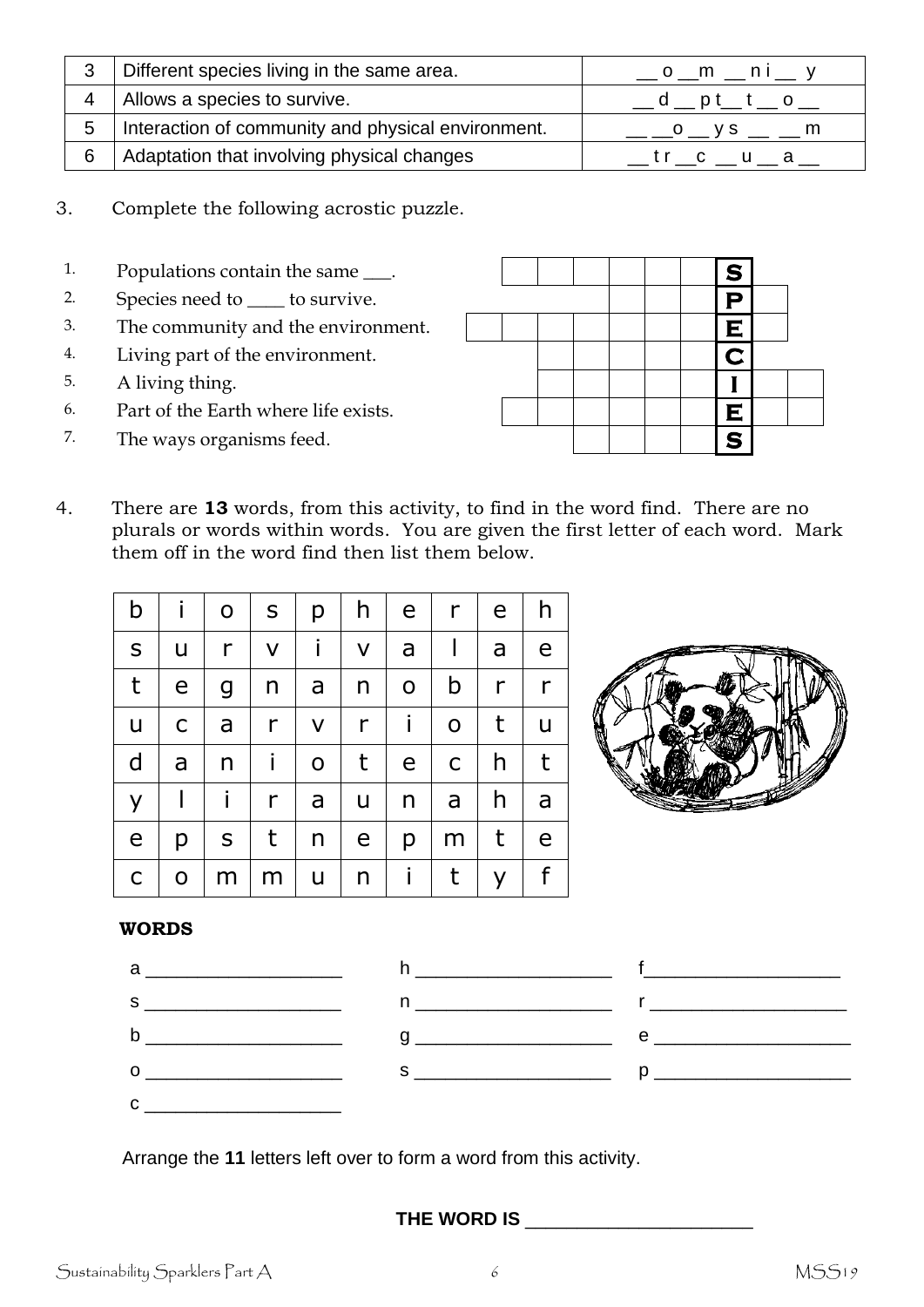## ACTIVITY: linking FEEDING ROLES

#### WORDS

**Food chain:** Shows 'who-eats-whom' and begins with a plant. It shows how nutrients and energy are passed from creature to creature.

**Resource:** Anything that is needed for an organism's survival. **Graze:** When an animal only eats

- parts of a plant.
- **Food web**: All feeding connections in a community.



**Competition:** Two different species fighting for the same resources. **Trophic level**: Feeding levels in a food web. Plants are the first level.

- **No. Clue Word** 1 Needed for an organism's survival.  $\Box$  \_\_\_ s o\_\_ r \_\_ e 2 Shows 'who eats whom'.  $\begin{array}{cccc} 2 & 0 & d \\ -1 & 0 & 0 \end{array}$  h a \_\_ n 3 Shows all feeding connections in a community.  $\Box$  o  $\Box$  d  $\Box$  e  $\Box$ 4 | When 2 animals compete for the same food.  $\Box$  o  $\Box$  p e  $\Box$  i  $\Box$  i o  $\Box$ 5 When an animal eats only part of a plant.  $\Box$  \_\_ \_\_ a \_\_ e 6 A feeding level.  $\begin{array}{ccc} \hline \end{array}$  6 A feeding level.
- 1. Complete the following table using the clues to help you.

2. The first column of the table contains a list of jumbled words (anagrams). The words have to do with this activity and you are given the first letter of each word. Unravel them then put them into the crossword grid. The first one has been done for you.

| Jumbled word | word    |  |  |             |
|--------------|---------|--|--|-------------|
| spicees      | species |  |  | S           |
| curesore     | r       |  |  | p           |
| bew          | W       |  |  | e           |
| defe         | f       |  |  | $\mathbf C$ |
| doof         | f       |  |  | İ           |
| achin        | C       |  |  | $\mathbf e$ |
| urvvials     | S       |  |  | S           |
| meetcops     | C       |  |  |             |
| evells       |         |  |  |             |
| seat         | e       |  |  |             |

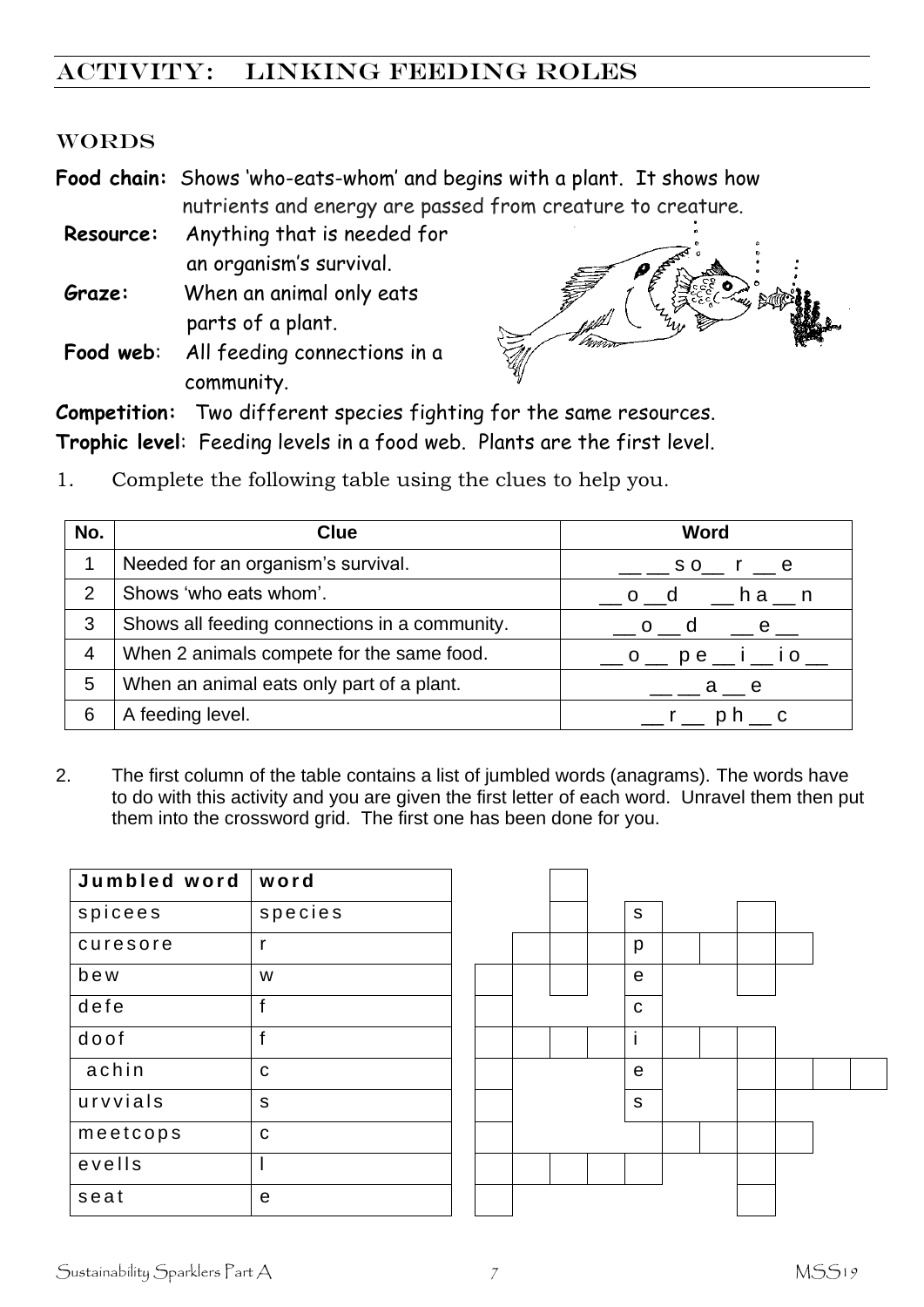- 3. Complete the following acrostic puzzle.
- 1. Shows 'who eats whom'.
- 2. Something needed for survival.
- 3. Organism that grazes.
- 4. Feeding level in a food web.
- 5. Eating part of a plant is to <u>\_\_\_\_</u>.
- 6. Competing for the same resource.
- 7. Feed connections in a community.
- 8. Always in a food chain.

|  |  | $ {\bf C} $             |  |  |  |
|--|--|-------------------------|--|--|--|
|  |  | $\overline{O}$          |  |  |  |
|  |  | <b>N</b>                |  |  |  |
|  |  | P                       |  |  |  |
|  |  | E                       |  |  |  |
|  |  | −                       |  |  |  |
|  |  | E                       |  |  |  |
|  |  | $\overline{\mathbf{s}}$ |  |  |  |

4. There are **13** words, from this activity, to find in the word find. There are no plurals or words within words. You are given the first letter of each word. Mark them off in the word find then list them below.

| $\mathsf C$ | $\mathsf O$ | m | m | u            | n           |   | t | У |
|-------------|-------------|---|---|--------------|-------------|---|---|---|
| $\mathbf O$ | h           | f | e | e            | d           | r | n |   |
| m           | t           | a | e | Z            | $\mathsf O$ | S | a | a |
| р           | $\mathsf O$ | e |   | р            | a           | e |   | m |
| e           | W           | C | h | $\mathsf{n}$ | ${\sf S}$   | r | p |   |
| t           | t           |   | W | e            | b           |   | g | n |
| e           | C           | r | u | $\mathbf O$  | S           | e | r | a |
| р           |             | a | V |              | V           | r | u | S |



#### **WORDS**



Arrange the **7** letters left over to form a word from this activity.



**THE WORD IS** \_\_\_\_\_\_\_\_\_\_\_\_\_\_\_\_\_\_\_\_\_\_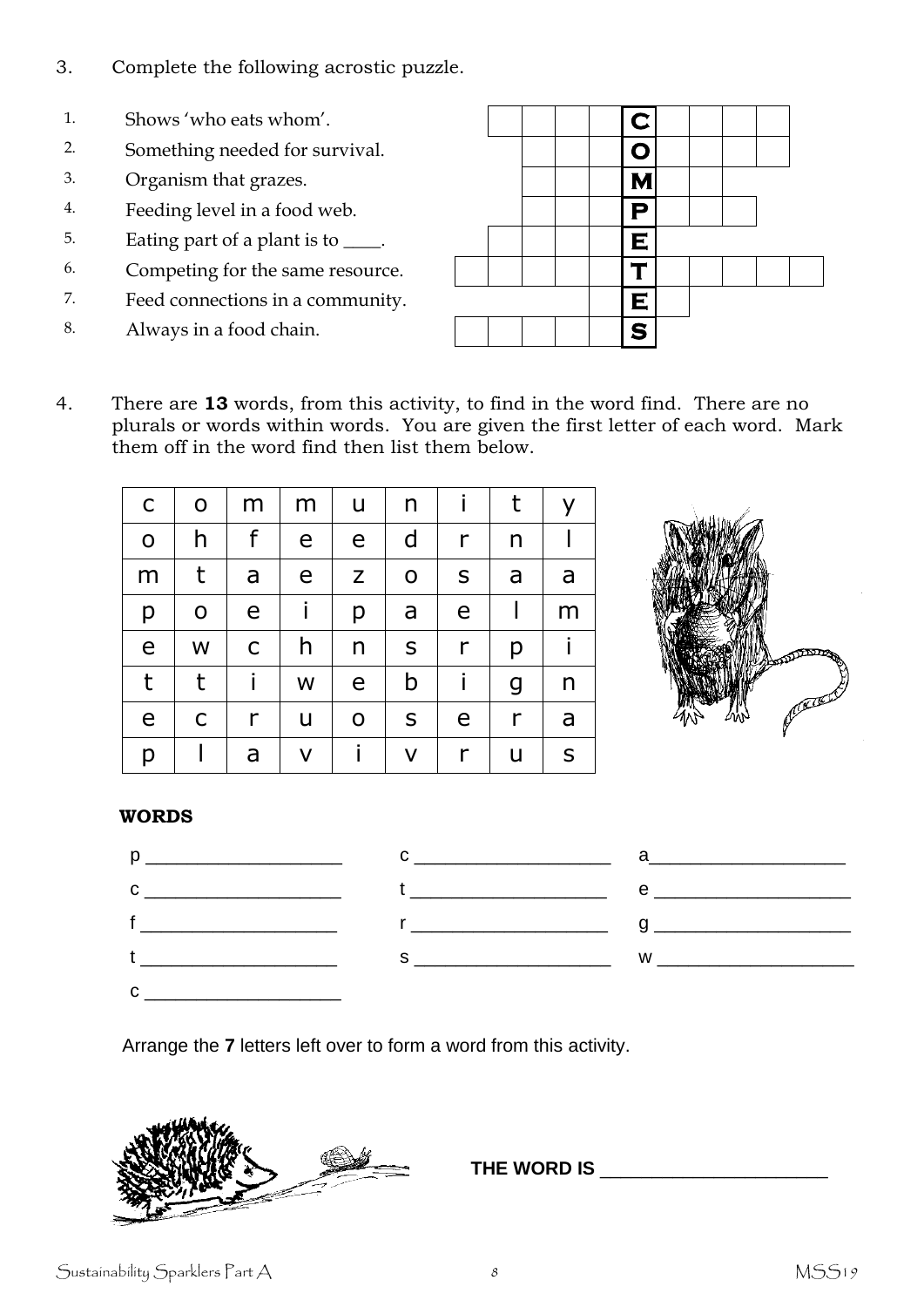### ACTIVITY: THE HYDROSPHERE

#### WORDS

**Condensation:** The process when water vapour cools and changes into liquid water.

**Water cycle**: Cycle of the Earth's water by

evaporation, condensation then precipitation.

**Precipitation**: Moisture that falls from clouds in the form of

rain, snow, sleet, or hail. **Hydrosphere**: The part of the Earth that contains water.

- **Hard water**: Water that contains dissolved calcium and magnesium carbonate. **Soft water:** Water with few or no dissolved
- salts like calcium carbonate. **Dew**: Condensation formed in the evening



when the Earth cools quickly. The water cycle.

1. Complete the following table using the clues to help you.

| No.            | <b>Clue</b>                                       | Word                                                                                            |
|----------------|---------------------------------------------------|-------------------------------------------------------------------------------------------------|
| 1              | Water that contains few dissolved salts is _____. | $-0$ — —                                                                                        |
| $\overline{2}$ | Part of the Earth that contains water.            | $y = r$ sp er =                                                                                 |
| 3              | Water vapour changing into rain.                  | $\rule{1em}{0.15mm} \label{1.1}$ $\ldots$ $\blacksquare$ n d $\ldots$ s a $\ldots$ i o $\ldots$ |
| $\overline{4}$ | Water falling from the clouds is ____.            | $r_c = c_+ = i t_+ t_+$ n                                                                       |
| 5              | Hard water contains calcium .                     | $  r$ $ \circ$ $ a$ $ e$                                                                        |
| 6              | Evaporate, condense, precipitate, is the water __ |                                                                                                 |

2. Complete the following acrostic puzzle.

- 1. A form of precipitation. **H**
- 2. Changing from a liquid to a gas is  $\Box$  ation.  $\Box$
- 3. The \_\_\_\_\_\_\_\_sphere is the part that contains water. **R**
- 4. Water with lots of dissolved salts is  $\Box$ .
- 5. Condensation occurring in a cool evening. **W**
- 6. Hard water contains  $\_\_\_\_$  carbonate.  $\|\mathbf{A}\|$
- 7. Water with few dissolved salts is  $\qquad \qquad$  **T**
- 8. Substance that can exist as snow or hail.  $\|\cdot\|$
- 9. Most common form of precipitation. **R**

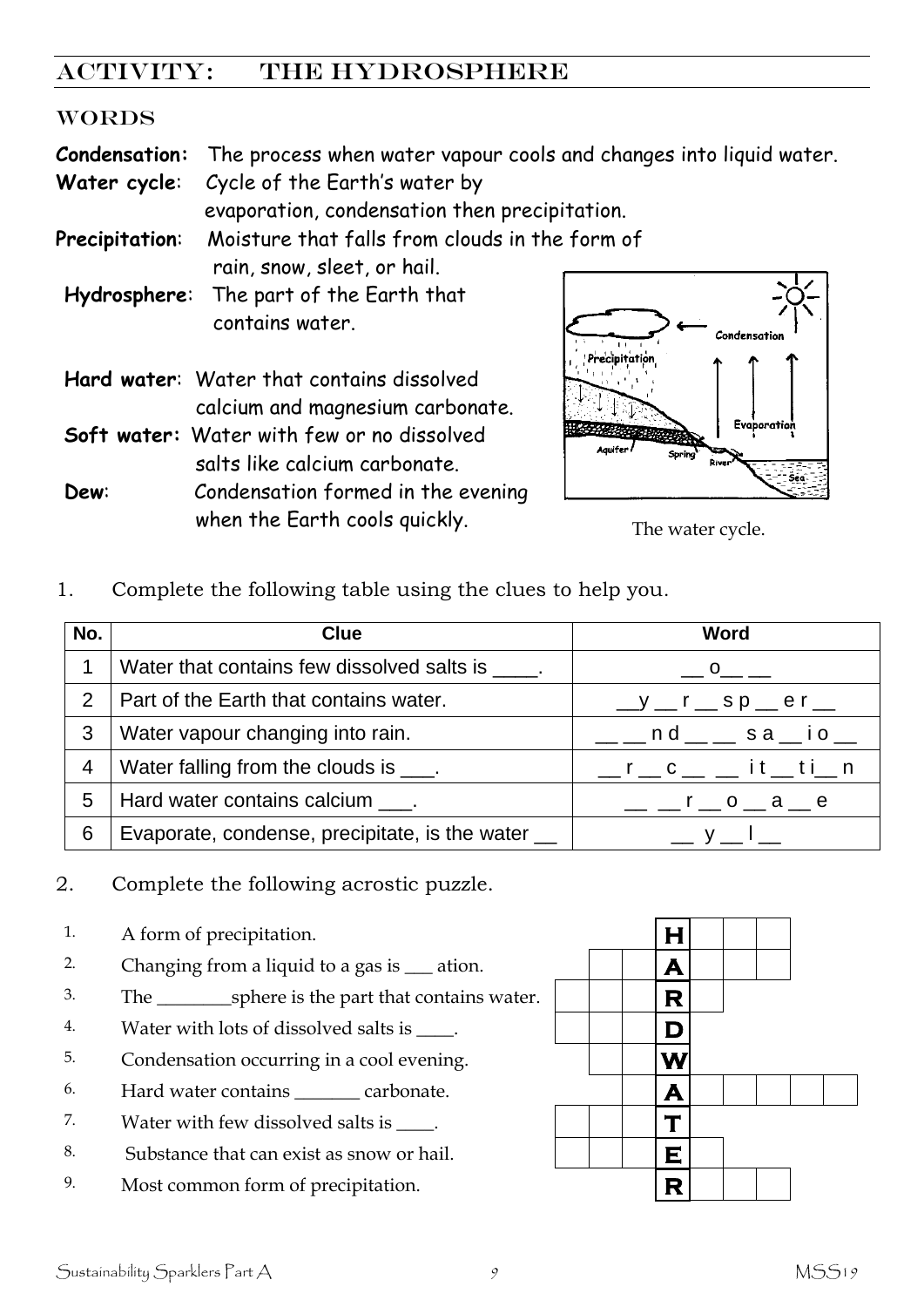#### MORE WORDS

| Aquifer:   | Rock that is permeable to water and lets it flow through. |
|------------|-----------------------------------------------------------|
| Permeable: | Able to pass through.                                     |
|            | <b>Impermeable:</b> Not able to pass through.             |
|            | Ground water: Water found under the ground.               |
|            | Water table: Place below which the ground                 |
|            | is saturated with water.                                  |
| Saturated: | There is no more room for any more                        |
|            | water in the rock or soil.                                |
| Dehydrate: | To dry out through excess water loss.                     |
| Salinity:  | Describes how salty the water is.                         |



3. Complete the following table using the clues to help you.

| No.           | <b>Clue</b>                                 | <b>Word</b>                                                        |
|---------------|---------------------------------------------|--------------------------------------------------------------------|
|               | Salinity describes how ____ the water is.   | a t                                                                |
| $\mathcal{P}$ | Not able to pass through.                   | $\text{m p }$ $\text{r }$ $\text{r }$ $\text{e }$ a $\text{e }$ le |
| 3             | Rock that is permeable to water.            | ____ui__e__                                                        |
| 4             | To dry out.                                 | __ e __ y d __  __ t __                                            |
| 5             | When no more water can be held by the soil. | t _ra__                                                            |
| 6             | Able to pass through.                       | e me                                                               |

4. Match up the dots in list A with those in list B, with a line, to complete a word. Write the completed word in the box on the right.



|       | Per       |  | urated         |
|-------|-----------|--|----------------|
|       | $S$ a $I$ |  | und            |
|       | Deh       |  | $\bullet$ ifer |
| كمييا | Aqu       |  | meabl          |
|       | Gro       |  | ydrate         |
|       |           |  |                |

| S a l | $\bullet$ | $\bullet$ und  |
|-------|-----------|----------------|
| Deh   | $\bullet$ | $\bullet$ ifer |

**LIST A LIST B** 

- m e a b l e
- y drate
- sat • inity





| <b>WORD</b> |  |
|-------------|--|
|             |  |
|             |  |
|             |  |
|             |  |
|             |  |
|             |  |

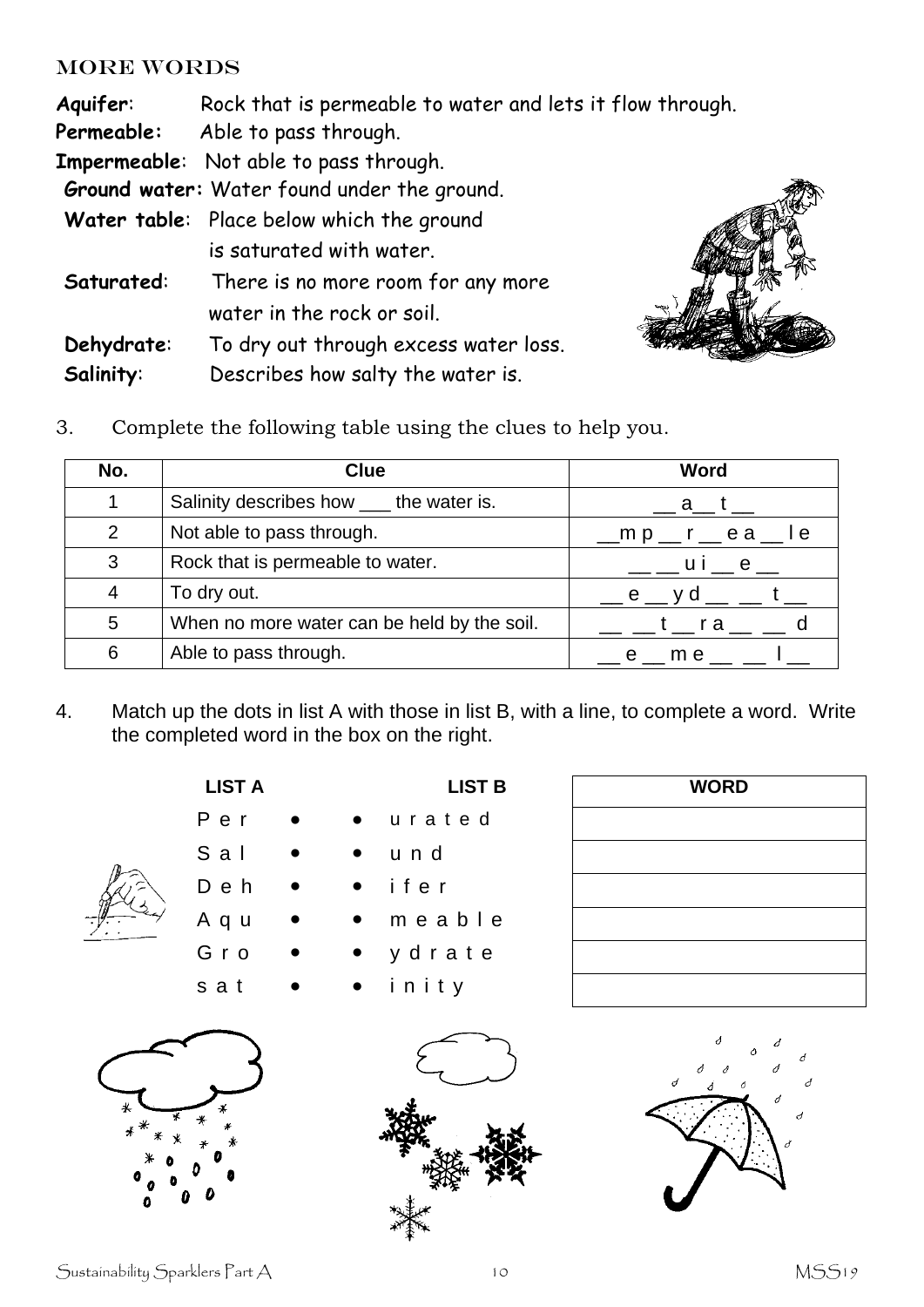5. There are **16** words, from this activity, to find in the word find. There are no plurals or words within words and you are given the first letter of each word. Mark them off in the word find then list them below.

| a            | t            | $\mathsf{r}$ | $\mathsf{u}$                         | $\overline{O}$  | $p \mid$         | a              | $\overline{\mathsf{V}}$ | S                   |              | e w          |
|--------------|--------------|--------------|--------------------------------------|-----------------|------------------|----------------|-------------------------|---------------------|--------------|--------------|
| $\mathsf{d}$ | $r \mid$     | $p \mid$     | $e\perp$                             | $r_{\parallel}$ | m                | $\mathsf{e}$   | $a \mid$                | b                   | $\Box$       | e            |
| $\mathsf{n}$ | $\mathbf{I}$ |              | a   w                                | f               | $\mathsf{t}$     | $\perp$        | $\mathsf{a}$            | $\lfloor r \rfloor$ | b            | $\mathsf{d}$ |
| U.           |              |              | $d \mid i \mid i \mid a \mid i \mid$ |                 |                  |                | f   r                   | e l                 | a            | $\mathsf{r}$ |
| $\mathsf{O}$ | $r \perp$    | $S \mid$     |                                      | a   n           | t                | U              | $O \mid$                | $O \mid$            | $\mathsf{t}$ | a            |
| $\mathsf{r}$ | $y \mid$     |              | $u \mid i \mid$                      | h               | $t -$<br>$\perp$ | e <sub>1</sub> | $q \mid$                | S                   | $\mathsf{C}$ | h            |
| $\mathsf g$  | $\mathsf{e}$ | t            | a                                    | n.              | $\mathsf{O}$     | $\mathsf{b}$   | r                       | a                   | $\mathsf{C}$ | k            |
| h            | <b>y</b>     | $\mathsf{d}$ | r                                    | $\mathsf{O}$    | S                | p              | h.                      |                     | $e \mid r$   | e            |



#### **WORDS**



Arrange the **8** letters left over to form a word from this activity.

#### \_\_\_\_\_\_\_\_\_\_\_\_\_\_\_\_\_\_\_\_\_\_\_\_\_\_\_\_\_**THE WORD IS** \_\_\_\_\_\_\_\_\_\_\_\_\_\_\_\_\_\_\_\_\_\_\_\_\_\_\_\_\_

6. The first column of the table contains a list of jumbled words (anagrams). They are to do with this activity; and you are given their first letter. Unravel them then put them into the crossword grid. The first one has been done for you.

| Jumbled word | Word         |  |  |  |  |              |  |
|--------------|--------------|--|--|--|--|--------------|--|
| rweta        | water        |  |  |  |  | W            |  |
| bleat        | t            |  |  |  |  | a            |  |
| leccy        | C            |  |  |  |  | $\mathbf t$  |  |
| dryshophere  | h            |  |  |  |  | e            |  |
| drah         | h            |  |  |  |  | $\mathbf{r}$ |  |
| cork         | r            |  |  |  |  |              |  |
| swon         | $\mathsf{s}$ |  |  |  |  |              |  |
| ucclaim      | C            |  |  |  |  |              |  |
| heart        | e            |  |  |  |  |              |  |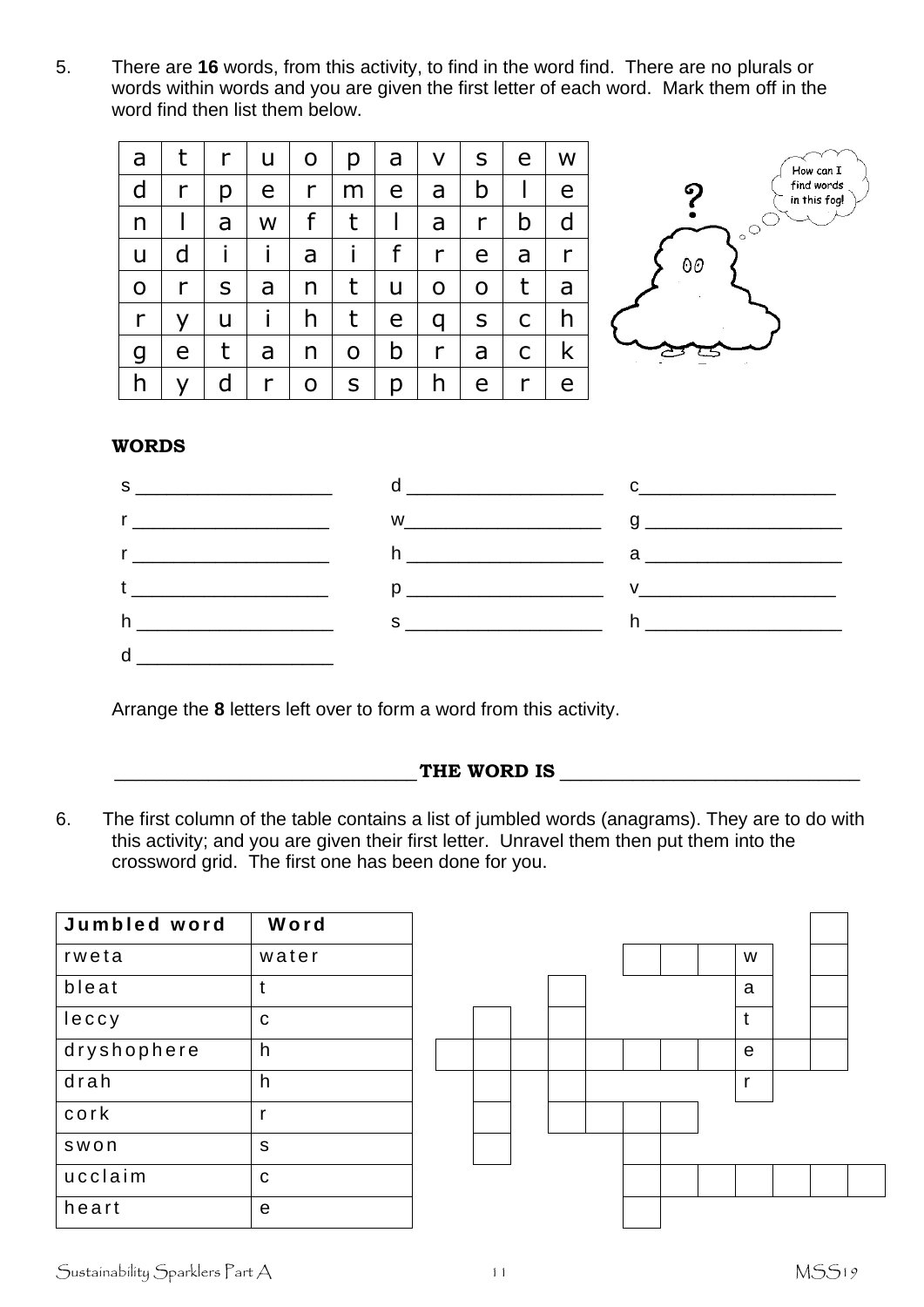# ACTIVITY: ENERGY RESOURCES

#### WORDS

|                            | Non-renewable resource: A resource where there is a fixed amount |
|----------------------------|------------------------------------------------------------------|
|                            | like fossil fuels.                                               |
| <b>Renewable resource:</b> | A resource where there is an endless supply.                     |
|                            | like wind, tidal and light.                                      |
|                            | Energy resource: A source of useable power that can              |
|                            | be used by society when needed.                                  |
| Turbine:                   | A machine turned by moving                                       |
|                            | water, wind or steam.                                            |
| Energy:                    | It makes things happen.                                          |
| Generator:                 | A machine that makes electricity.                                |
| Solar:                     | Uses light that comes from the sun                               |
|                            | to make electricity.                                             |



1. Complete the following table using the clues to help you.

| No. | <b>Clue</b>                             | <b>Word</b> |  |  |
|-----|-----------------------------------------|-------------|--|--|
|     | Fossil fuels are a<br>resource.         | on- e wa    |  |  |
| 2   | This is turned by moving water or wind. | r n         |  |  |
| 3   | Uses the sun's energy.                  | - a         |  |  |
| 4   | Used to make electricity.               |             |  |  |

#### MORE WORDS

| Hydro:          | Water is used to turn the turbines to               |
|-----------------|-----------------------------------------------------|
|                 | generate electricity.                               |
| Nuclear:        | Radioactive substances break down                   |
|                 | producing heat which used to form steam.            |
|                 | Geothermal: Heated steam from under the ground that |
|                 | comes from areas like Taupo and Rotorua.            |
|                 | Fossil fuels: The remains of ancient buried plants  |
|                 | and animals that turned into coal and oil.          |
| <b>Biomass:</b> | Crops and waste gases that can be burned            |
|                 | to produce heat, then electricity.                  |



2. Complete the following table using the clues to help you.

| No. | Clue                                         | Word                                                                                                                                                                                                                                                                                                                                                                                                                                                                            |
|-----|----------------------------------------------|---------------------------------------------------------------------------------------------------------------------------------------------------------------------------------------------------------------------------------------------------------------------------------------------------------------------------------------------------------------------------------------------------------------------------------------------------------------------------------|
|     | Crops and waste gases producing electricity. | a a a                                                                                                                                                                                                                                                                                                                                                                                                                                                                           |
|     | Uses heated steam from under the ground.     | e th                                                                                                                                                                                                                                                                                                                                                                                                                                                                            |
| 3   | Fuel formed from ancient plants and animals. | $\overline{\phantom{0}}$ $\overline{\phantom{0}}$ $\overline{\phantom{0}}$ $\overline{\phantom{0}}$ $\overline{\phantom{0}}$ $\overline{\phantom{0}}$ $\overline{\phantom{0}}$ $\overline{\phantom{0}}$ $\overline{\phantom{0}}$ $\overline{\phantom{0}}$ $\overline{\phantom{0}}$ $\overline{\phantom{0}}$ $\overline{\phantom{0}}$ $\overline{\phantom{0}}$ $\overline{\phantom{0}}$ $\overline{\phantom{0}}$ $\overline{\phantom{0}}$ $\overline{\phantom{0}}$ $\overline{\$ |
|     | Uses radioactive substances.                 |                                                                                                                                                                                                                                                                                                                                                                                                                                                                                 |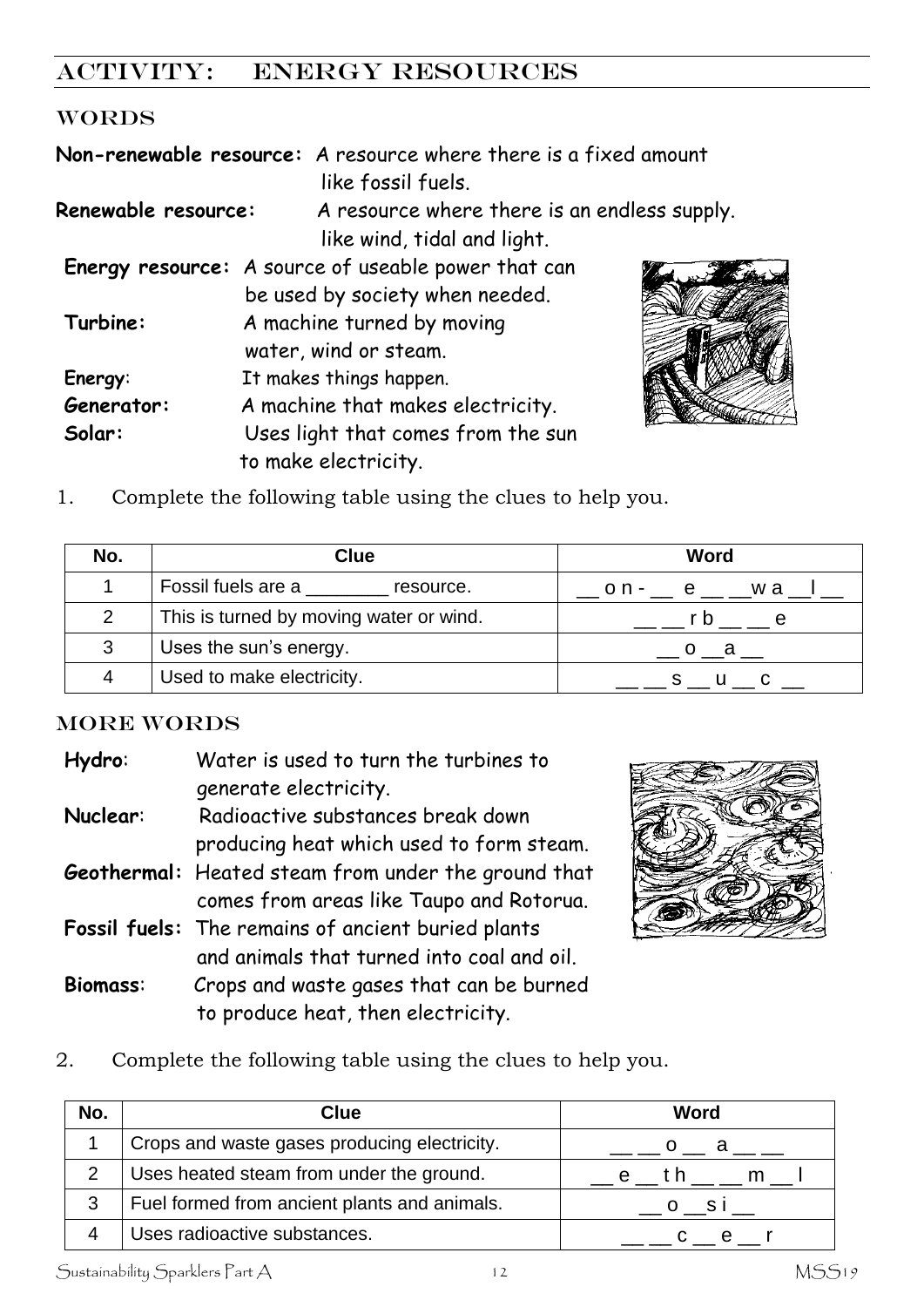- 3. Complete the following acrostic puzzle.
- 1. A renewable energy resource.
- 2. Resource providing electricity in Taupo.  $\vert \vert \vert \vert \vert$  | | | | |
- 3. Energy coming from radioactive substances. **E**
- 4. Generates electricity by spinning.
- 5. Living source of energy. **M M**
- 6.  $\Box$  power relies on the sun.  $\Box$
- 7. An example of a fossil fuel.  $\|\cdot\|$
- 8. Fossil fuels were formed from these.
- 9. \_\_\_ fuel is a non-renewable resource. **O**
- 10. Main source of making electricity in NZ. **D D D**
- 11. Potential energy in radioactive substances. **L L L**
- 12.  $\qquad \qquad$  gases can be used to produce heat.  $\qquad \qquad \qquad$   $\qquad \qquad$   $\qquad \qquad$   $\qquad \qquad$   $\qquad$   $\qquad$   $\qquad$   $\qquad$   $\qquad$   $\qquad$   $\qquad$   $\qquad$   $\qquad$   $\qquad$   $\qquad$   $\qquad$   $\qquad$   $\qquad$   $\qquad$   $\qquad$   $\qquad$   $\qquad$   $\qquad$   $\qquad$   $\qquad$   $\qquad$   $\$



4. There are **13** words, from this activity, to find in the word find. There are no plurals or words within words. You are given the first letter of each word. Mark them off in the word find then list them below.

| g           | e           | O           | t            | h           | e            | r           | m           | a |   |
|-------------|-------------|-------------|--------------|-------------|--------------|-------------|-------------|---|---|
| r           | a           | V           | У            |             | a            | e           |             | t |   |
| a           | $\mathsf O$ | d           | a            | e           | $\mathsf{d}$ |             | $\mathbf C$ | n | e |
|             | r           | $\mathbf O$ |              | d           | i.           | n           | U           |   | n |
| $\mathbf O$ | C           | $\mathbf C$ | f            | $\mathbf O$ | S            | ${\sf S}$   | T           |   | g |
| $\mathsf S$ | U           | S           | $\mathsf{t}$ | e           | a            | m           | a           | W | a |
| n           | r           | S           | S            | a           | m            | $\mathbf O$ | i.          | b | m |
|             | a           | C           |              | r           | t            | $\mathbf C$ | e           |   | e |



#### **WORDS**



Arrange the **11** letters left over to form a word from this activity.

#### **THE WORD IS** \_\_\_\_\_\_\_\_\_\_\_\_\_\_\_\_\_\_\_\_\_\_\_\_\_\_\_\_\_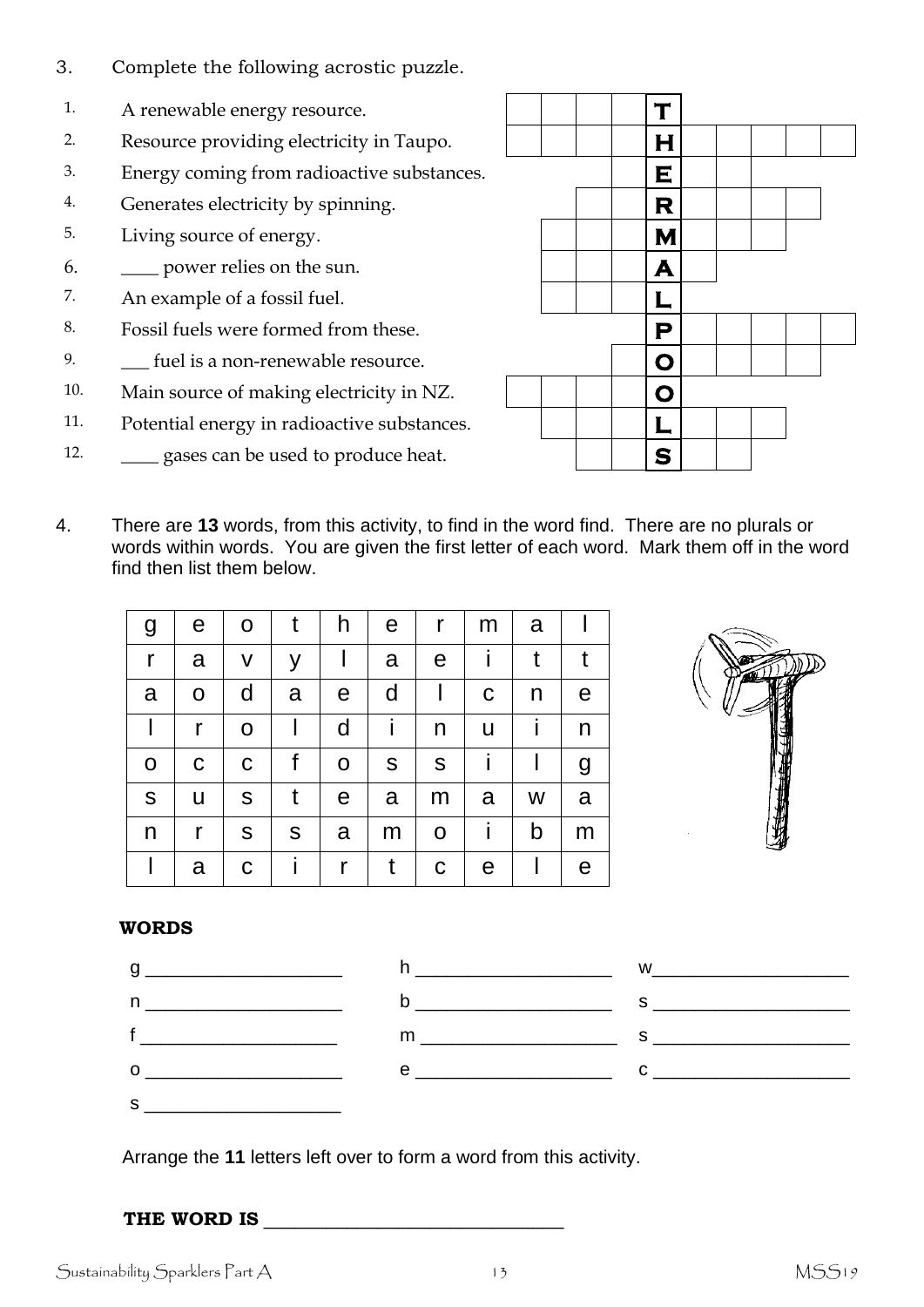# ACTIVITY: acids and bases

#### WORDS

- **Litmus:** An indicator that tells us whether a solution is acidic or alkaline.
- **Acid:** A substance that turns blue litmus a pink colour.
- **Base:** A substance that reacts with an acid to form a salt and water, neutralising it.
- **Alkali:** A base that dissolves in water and turns pink litmus paper a blue colour.



**Organic acid:** It contains carbon and hydrogen and is found in living things.

1. Complete the following table using the clues to help you.

| No.           | Clue                                          | Word                      |
|---------------|-----------------------------------------------|---------------------------|
|               | An alkali is a soluble _____                  | a e                       |
| $\mathcal{P}$ | Acids turn litmus to this colour.             |                           |
| 3             | An acid found in living things.               | $\sqrt{g}$ n $\sqrt{g}$ c |
| 4             | Indicator paper that shows if an acid or base | it u                      |
| 5             | Turns pink litmus paper blue.                 |                           |

#### MORE WORDS

**Universal Indicator solution:** A mixture of dyes that changes colour to show the pH of a solution**.**

**pH:** A measure of how acid or alkaline a solution is**. Neutral:** A solution that is neither acid nor alkaline and

has a pH of 7

- Alkali: It produces hydroxide ions (OH<sup>-</sup>) in water. It has a pH above 7.
- Acid: It produces hydrogen ions (H<sup>+</sup>) in water and has a pH below 7.



2. Complete the following acrostic puzzle using the clues to help you.

- 1. A solution with a pH of seven is  $\qquad \qquad$  **U**
- 2. Acids that contain C and H are  $\Box$ .  $\parallel$   $\parallel$   $\parallel$   $\parallel$   $\parallel$
- 3. Indicator that tests for acids or bases. **I**
- 4. Bases have a pH seven.  $\blacksquare$
- 5. Acids have a pH  $\_\_\_\$ seven. **E**
- 6. Acids produce \_\_\_ ions in solution. **R**
- 7. Acids reacting with bases form a \_\_\_\_. **S**
- 8. An alkali is a soluble  $\qquad \qquad$ .
- 9. Bases turn litmus paper a <u>colour.</u> **L L**

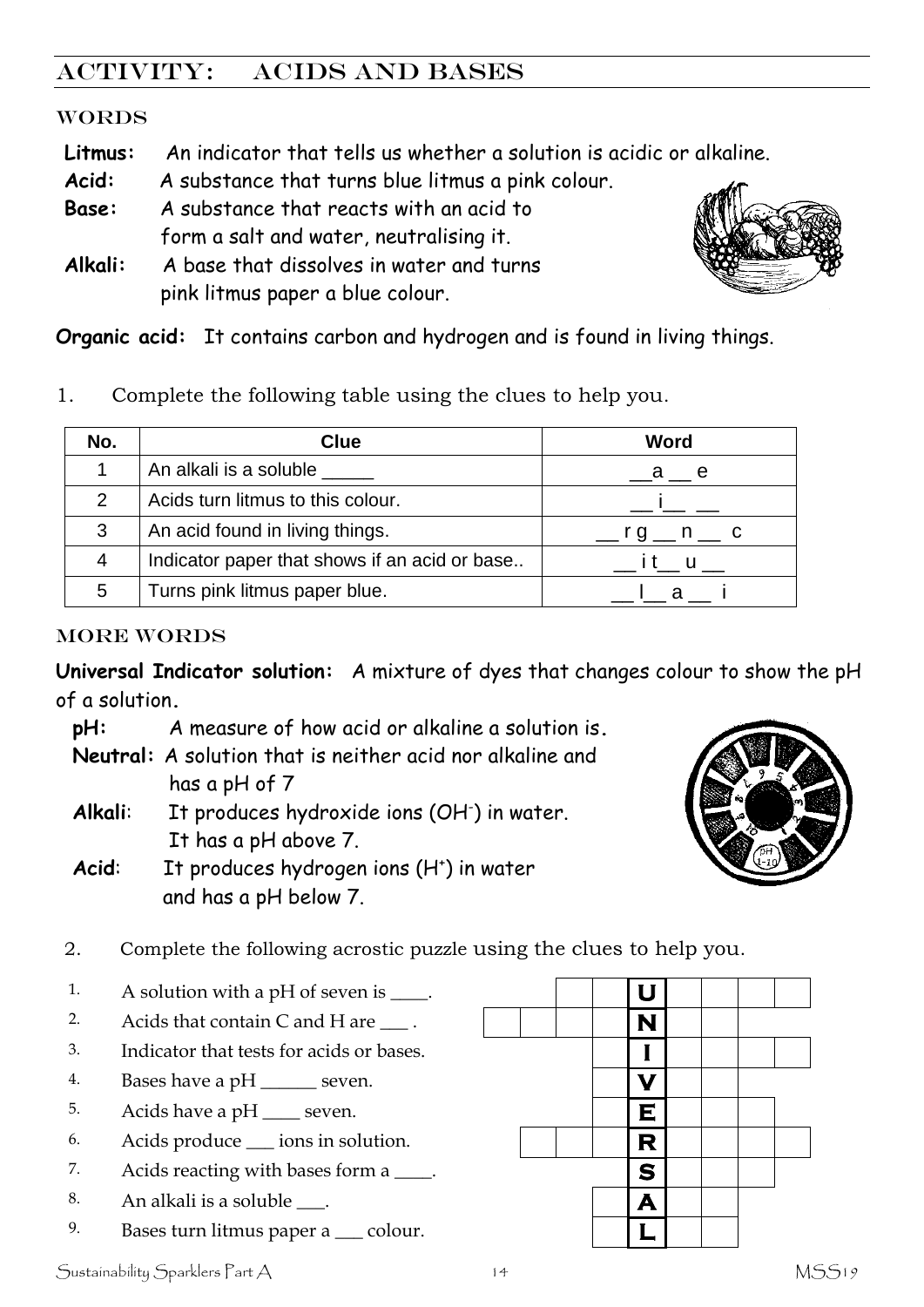3. The first column of the table contains a list of jumbled words (anagrams). They are to do with this exercise, and you are given their first letter. Unravel them then put them into the crossword grid. The first one has been done for you.

| Jumbled word Word |                |  |   |             |   |  |  |  |
|-------------------|----------------|--|---|-------------|---|--|--|--|
| kaalli            | alkali         |  |   |             |   |  |  |  |
| nomaima           | a              |  |   |             |   |  |  |  |
| abes              | $\mathsf b$    |  | a | $\mathsf k$ | a |  |  |  |
| basecarton        | $\mathbf C$    |  |   |             |   |  |  |  |
| ags               | g              |  |   |             |   |  |  |  |
| last              | ${\sf S}$      |  |   |             |   |  |  |  |
| vissoled          | d              |  |   |             |   |  |  |  |
| kahlc             | $\mathbf C$    |  |   |             |   |  |  |  |
| stets             | $\mathfrak{t}$ |  |   |             |   |  |  |  |
| imeetrawl         | $\mathsf{I}$   |  |   |             |   |  |  |  |
| lube              | $\mathsf b$    |  |   |             |   |  |  |  |

4. There are **12** words, from this activity, to find in the word find. There are no plurals or words within words. You are given the first letter of each word. Mark them off in the word find then list them below.

| u            | n |   | V            | e            | r            | S            | a         |   | n |   |
|--------------|---|---|--------------|--------------|--------------|--------------|-----------|---|---|---|
| a            | e |   | b            | U            |              | $\mathbf O$  | ${\sf S}$ | a | e |   |
| b            |   | S | a            | n            | r            | t            | U         | r | g |   |
| a            | n | k | e            | g            | $\mathsf{r}$ | $\mathsf{C}$ | m         | t | O | Ę |
| $\mathsf S$  | d | V | a            | O            | $\mathbf O$  | t            | t         | u | r |   |
| e            | e | n | n            |              | n            | $\mathbf O$  |           | e | d |   |
| ${\sf S}$    |   | g | $\mathsf{r}$ | $\mathbf{I}$ | i            | i            |           | n | у |   |
| $\mathsf{C}$ | e | d | i.           | X            | O            | r            | d         | У | h |   |



#### **WORDS**



Arrange the **10** letters left over to form a word from this activity.

#### **THE WORD IS** \_\_\_\_\_\_\_\_\_\_\_\_\_\_\_\_\_\_\_\_\_